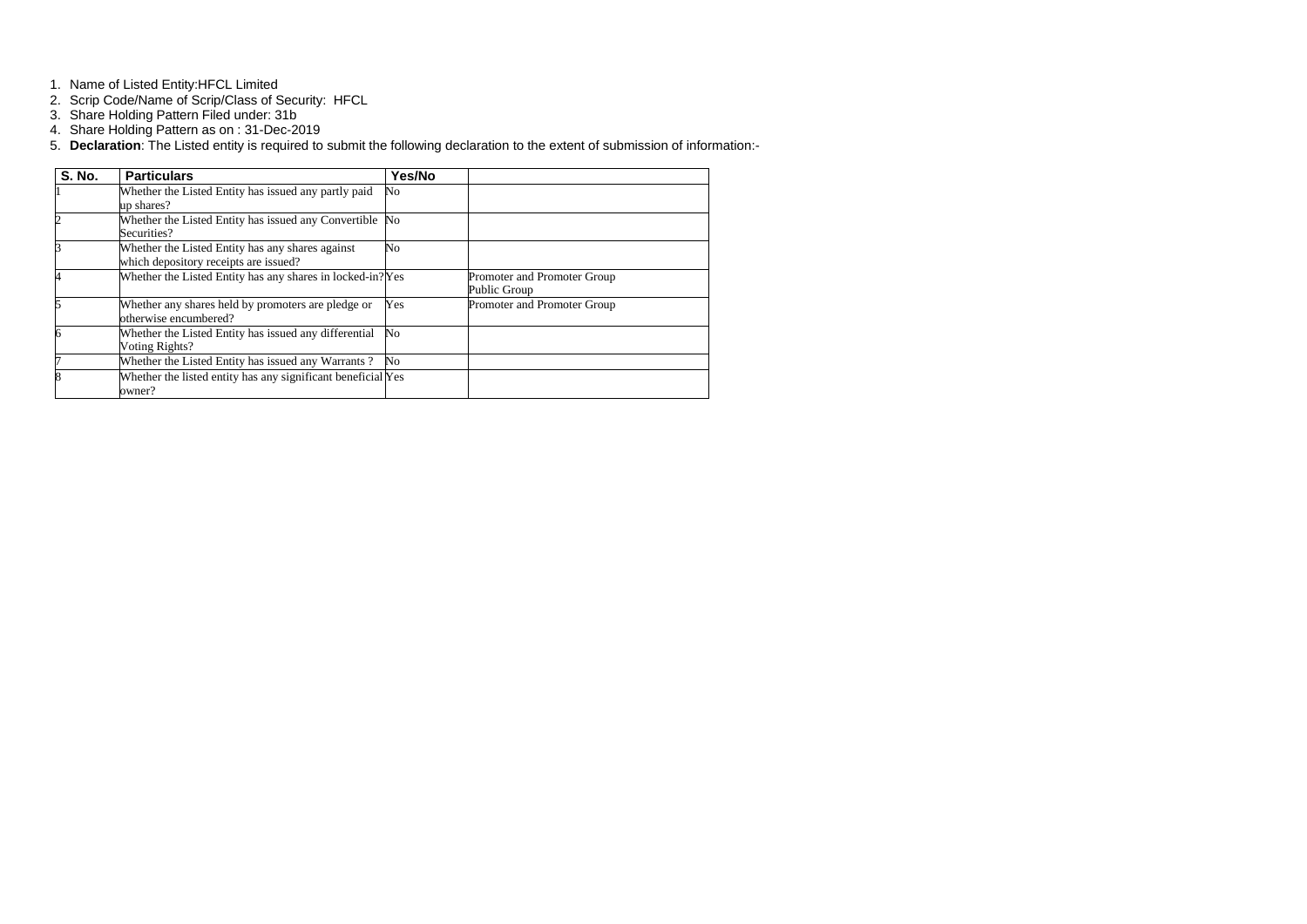## Table I - Summary Statement holding of specified securities

| Catego<br>ry<br>(1)   | Category of<br>shareholder<br>(II)               | Nos.<br>of<br>shareh<br>olders<br>(III) | No. of fully<br>paid up equity<br>shares<br>held | No. of<br>Partly<br>paid-up<br>equity<br>shares | No. of<br>shares<br>underlying<br>Depository<br><b>Receipts</b> | Total nos.<br>shares<br>held<br>$(VII) =$ | Shareholding<br>as a % of total<br>no. of shares<br>(calculated as<br>per SCRR, |                            |                   | Number of Voting Rights held in each class of<br>securities<br>(X) |                       | No. of<br><b>Shares</b><br><b>Underlying</b><br><b>Outstanding</b><br>convertible | Shareholding,<br>as a % assuming<br>full conversion<br>of convertible<br>securities (as a | <b>Number of Locked</b><br>in shares<br><u>(XII)</u> |                                    | <b>Number of Shares</b><br>pledged or<br>otherwise<br>encumbered |                                        | <b>Number of</b><br>equity shares<br>held<br>in<br>dematerializ |
|-----------------------|--------------------------------------------------|-----------------------------------------|--------------------------------------------------|-------------------------------------------------|-----------------------------------------------------------------|-------------------------------------------|---------------------------------------------------------------------------------|----------------------------|-------------------|--------------------------------------------------------------------|-----------------------|-----------------------------------------------------------------------------------|-------------------------------------------------------------------------------------------|------------------------------------------------------|------------------------------------|------------------------------------------------------------------|----------------------------------------|-----------------------------------------------------------------|
|                       |                                                  |                                         | $\sqrt{(IV)}$                                    | held<br>$\overline{v}$                          | (VI)                                                            | $(IV)+(V)+$<br>(VI)                       | 1957)<br>(VIII)                                                                 |                            |                   |                                                                    |                       | securities<br>(including                                                          | percentage of<br>diluted share                                                            |                                                      |                                    | (XIII)                                                           |                                        | ed form                                                         |
|                       |                                                  |                                         |                                                  |                                                 |                                                                 |                                           | As a % of<br>$(A+B+C2)$                                                         | <b>No of Voting Rights</b> |                   |                                                                    | <b>Total</b><br>as a  | <b>Warrants</b> )<br>(X)                                                          | capital)                                                                                  | No. (a)                                              | As a<br>$%$ of                     | No. (a)                                                          | As a<br>% of                           | (XIV)                                                           |
|                       |                                                  |                                         |                                                  |                                                 |                                                                 |                                           |                                                                                 | Clas $s$ eg: $X$           | Clas<br>s<br>eg:y | Tot al                                                             | % of<br>$(A+B+$<br>C) |                                                                                   | $(XI) = (VII)+(X)$<br>As a % of<br>$(A+B+C2)$                                             |                                                      | total<br>Shar<br>es<br>held<br>(b) |                                                                  | total<br><b>Share</b><br>s held<br>(b) |                                                                 |
| A                     | Promoter $& 8$<br>Promoter<br>Group              |                                         | 489682198                                        |                                                 |                                                                 | 489682198                                 | 38.13                                                                           | 489682198                  |                   | 489682198                                                          | 38.13                 |                                                                                   | 38.13                                                                                     | 15000000                                             | 3.06                               | 336789567                                                        |                                        | 68.78 489682198                                                 |
| $\bf B$               | Public                                           | 220572                                  | 794694996                                        |                                                 |                                                                 | 794694996                                 | 61.87                                                                           | 794694996                  |                   | 794694996                                                          | 61.87                 |                                                                                   | 61.87                                                                                     | 30000000                                             | 3.78                               |                                                                  |                                        | 794214431                                                       |
| $\overline{\text{C}}$ | Non<br>Promoter-<br>Non Public                   |                                         |                                                  |                                                 |                                                                 |                                           |                                                                                 |                            |                   |                                                                    |                       |                                                                                   |                                                                                           |                                                      |                                    |                                                                  |                                        |                                                                 |
| $\overline{C1}$       | <b>Shares</b><br>underlying<br><b>DRs</b>        |                                         |                                                  |                                                 |                                                                 |                                           |                                                                                 |                            |                   |                                                                    |                       |                                                                                   |                                                                                           |                                                      |                                    |                                                                  |                                        |                                                                 |
| C <sub>2</sub>        | Shares held 0<br>by<br>Employee<br><b>Trusts</b> |                                         |                                                  |                                                 |                                                                 |                                           |                                                                                 |                            |                   |                                                                    |                       |                                                                                   |                                                                                           |                                                      |                                    |                                                                  |                                        |                                                                 |
|                       | Total                                            | 220580                                  | 12843771940                                      |                                                 |                                                                 | 1284377194 100                            |                                                                                 | 12843771940                |                   | 1284377194 100                                                     |                       |                                                                                   | 100                                                                                       | 45000000 3.5                                         |                                    | 336789567                                                        |                                        | 26.22 1283896629                                                |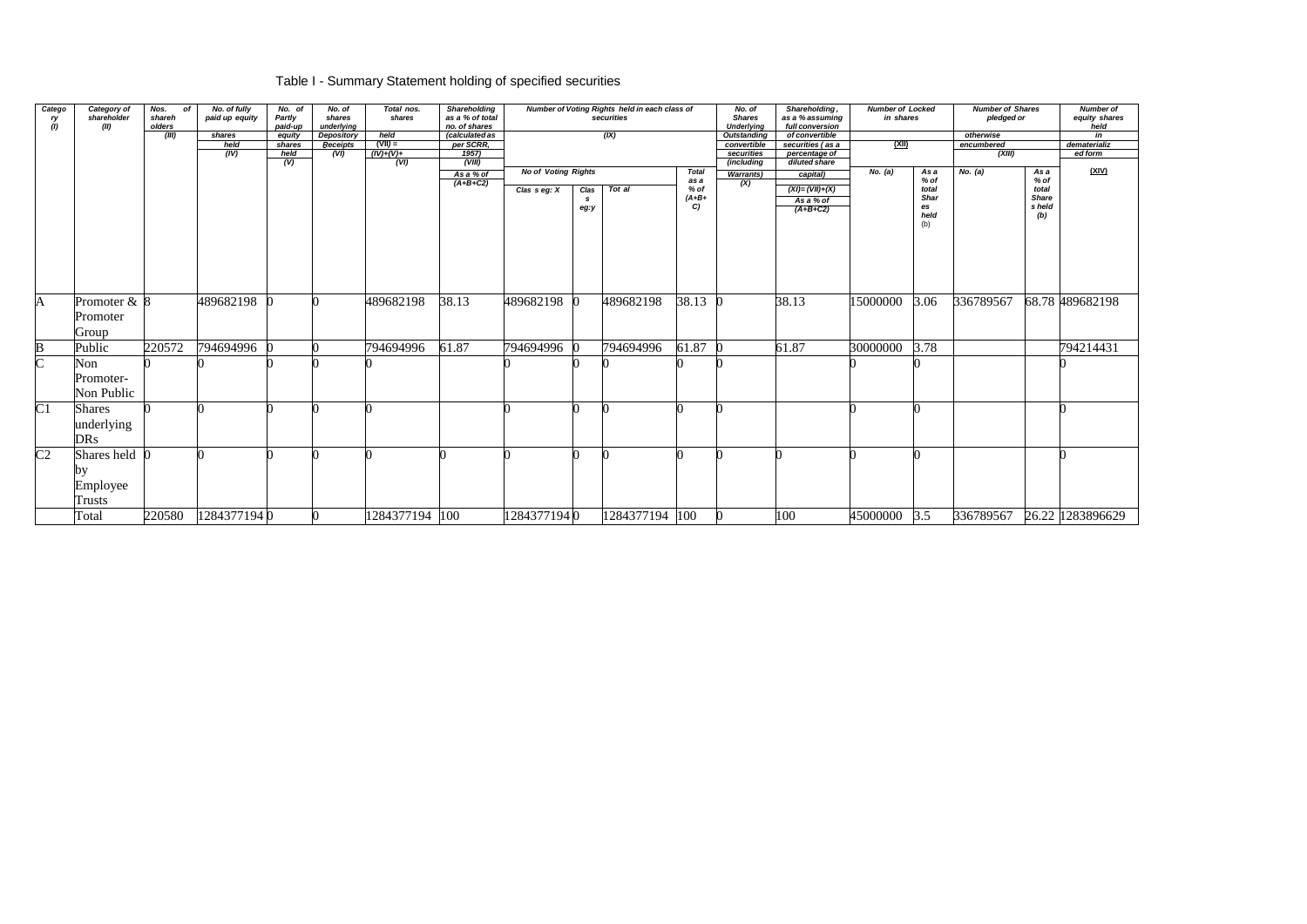# Table II - Statement showing shareholding pattern of the Promoter and Promoter Group

|                | <b>Category &amp; Name</b>                        | No. of          | No. of          | Partly            | Nos. of              | <b>Total</b>   | <b>Sharehol</b>                  | <b>Number of Voting Rights held in</b> |       |                 |                         | No. of                             | <b>Shareholdin</b>         | <b>Number of</b>    |            | <b>Number of</b>            |                     | Number of             |
|----------------|---------------------------------------------------|-----------------|-----------------|-------------------|----------------------|----------------|----------------------------------|----------------------------------------|-------|-----------------|-------------------------|------------------------------------|----------------------------|---------------------|------------|-----------------------------|---------------------|-----------------------|
|                | of the<br><b>Shareholders</b>                     | shareh<br>older | fully<br>paid   | paid-up<br>equity | shares<br>underlying | nos.<br>shares | $\overline{ding}$ %<br>calculate | each class of securities               |       | (IX)            |                         | <b>Shares</b><br><b>Underlying</b> | $g$ , as a $%$<br>assuming | Locked in<br>shares |            | <b>Shares</b><br>pledged or |                     | equity<br>shares held |
|                | (1)                                               | (III)           | up              | shares            | Depository           | held           | d as per                         |                                        |       |                 |                         | Outstanding                        | full                       | (XII)               |            | otherwise                   |                     | in                    |
|                |                                                   |                 | equity          | held              | <b>Receipts</b>      | $(VII =$       | SCRR,                            |                                        |       |                 |                         | convertible                        | conversion                 |                     |            | encumbered                  |                     | dematerializ          |
|                |                                                   |                 | share<br>s held | (V)               | (VI)                 | $IV+V+VI)$     | 1957                             | <b>No of Voting Rights</b>             |       |                 | Total as                | securities<br>(including           | of<br>convertible          | No. (a)             | As a       | (XIII)<br>No. (a)           | As a                | ed form<br>(XIV)      |
|                |                                                   |                 | (IV)            |                   |                      |                | As a % of                        |                                        |       |                 | a % of                  | <b>Warrants)</b>                   | securities (               |                     | % of       |                             | $%$ of              |                       |
|                |                                                   |                 |                 |                   |                      |                | $(A+B+C2)$                       |                                        |       |                 | <b>Total</b>            | (X)                                | as a                       |                     | total      |                             | total               |                       |
|                |                                                   |                 |                 |                   |                      |                | (VIII)                           | Class X                                | Class | Tot al          | <b>Voting</b><br>rights |                                    | percentage<br>of diluted   |                     | Shar<br>es |                             | share s<br>held (b) |                       |
|                |                                                   |                 |                 |                   |                      |                |                                  |                                        |       |                 |                         |                                    | share                      |                     | held       |                             |                     |                       |
|                |                                                   |                 |                 |                   |                      |                |                                  |                                        |       |                 |                         |                                    | capital)<br>$(XI) =$       |                     | (b)        |                             |                     |                       |
|                |                                                   |                 |                 |                   |                      |                |                                  |                                        |       |                 |                         |                                    | $(VII)+(X)$ as a           |                     |            |                             |                     |                       |
|                |                                                   |                 |                 |                   |                      |                |                                  |                                        |       |                 |                         |                                    | % of                       |                     |            |                             |                     |                       |
|                |                                                   |                 |                 |                   |                      |                |                                  |                                        |       |                 |                         |                                    | $A+B+C2$                   |                     |            |                             |                     |                       |
|                | Indian                                            |                 |                 |                   |                      |                |                                  |                                        |       |                 |                         |                                    |                            |                     |            |                             |                     |                       |
|                | Individuals/Hindu undivided Family <sup>[3]</sup> |                 | 555397          |                   |                      | 555397         | 0.04                             | 555397                                 |       | 555397          | 0.04                    |                                    | 0.04                       |                     |            | 239700                      | 43.16               | 555397                |
|                | <b>Anant Nahata</b>                               |                 | 470000          |                   |                      | 470000         | 0.04                             | 470000                                 |       | 470000          | 0.04                    |                                    | 0.04                       |                     |            | 239700                      | 51                  | 470000                |
|                | Mahendra Nahata                                   |                 | 73477           |                   |                      | 73477          | 0.01                             | 73477                                  |       | 73477           | 0.01                    |                                    | 0.01                       |                     |            |                             |                     | 73477                 |
|                | Manik Lal Nahata                                  |                 | 1920            |                   |                      | 11920          |                                  | 11920                                  |       | 11920           |                         |                                    |                            |                     |            |                             |                     | 11920                 |
|                | Central Government/ State                         |                 |                 |                   |                      |                |                                  |                                        |       |                 |                         |                                    |                            |                     |            |                             |                     |                       |
|                | Government(s)                                     |                 |                 |                   |                      |                |                                  |                                        |       |                 |                         |                                    |                            |                     |            |                             |                     |                       |
|                | <b>Financial Institutions/ Banks</b>              |                 |                 |                   |                      |                |                                  |                                        |       |                 |                         |                                    |                            |                     |            |                             |                     |                       |
|                | Any Other (specify)                               |                 | 489126801       |                   |                      | 489126801      | 38.08                            | 489126801 0                            |       | 489126801 38.08 |                         |                                    | 38.08                      |                     |            | 15000000 3.07 336549867     | 68.81               | 489126801             |
|                | <b>Bodies Corporate</b>                           |                 | 489126801       |                   |                      | 489126801      | 38.07                            | 489126801 0                            |       | 489126801 38.07 |                         |                                    | 38.07                      |                     |            | 15000000 6.46 336549867     | 142.64              | 489126801             |
|                | <b>MN Ventures Private Limited</b>                |                 | 245890000       |                   |                      | 245890000      | 19.14                            | 245890000 0                            |       | 245890000 19.14 |                         |                                    | 19.14                      | 7500000             |            | 3.05 216819717              | 88.18               | 245890000             |
|                | <b>NextWave Communications Private</b>            |                 | 219865000       |                   |                      | 219865000      | 17.12                            | 219865000 0                            |       | 219865000 17.12 |                         |                                    | 17.12                      | 7500000             |            | 3.41 19730150               | 54.46               | 219865000             |
|                | Limited                                           |                 |                 |                   |                      |                |                                  |                                        |       |                 |                         |                                    |                            |                     |            |                             |                     |                       |
|                | <b>Fitcore Tech-Solutions Pvt. Ltd.</b>           |                 | 22400000        |                   |                      | 22400000       | 1.74                             | 22400000                               |       | 22400000        | 1.74                    |                                    | 1.74                       |                     |            |                             |                     | 22400000              |
|                | Vinsan Brothers (P) Ltd                           |                 | 671600          |                   |                      | 671600         | 0.05                             | 671600                                 |       | 671600          | 0.05                    |                                    | 0.05                       |                     |            |                             |                     | 671600                |
|                | Shanker Sales Promotion (P) Ltd                   |                 | 300201          |                   |                      | 300201         | 0.02                             | 300201                                 |       | 300201          | 0.02                    |                                    | 0.02                       |                     |            |                             |                     | 300201                |
|                | Sub-Total $(A)(1)$                                |                 | 489682198       |                   |                      | 489682198      | 38.13                            | 489682198 0                            |       | 489682198 38.13 |                         |                                    | 38.13                      |                     |            | 15000000 3.06 336789567     | 68.78               | 489682198             |
| $\overline{2}$ | Foreign                                           |                 |                 |                   |                      |                |                                  |                                        |       |                 |                         |                                    |                            |                     |            |                             |                     |                       |
|                | Individuals (Non-Resident                         |                 |                 |                   |                      |                |                                  |                                        |       |                 |                         |                                    |                            |                     |            |                             |                     |                       |
|                |                                                   |                 |                 |                   |                      |                |                                  |                                        |       |                 |                         |                                    |                            |                     |            |                             |                     |                       |
|                | Individuals/Foreign Individuals)                  |                 |                 |                   |                      |                |                                  |                                        |       |                 |                         |                                    |                            |                     |            |                             |                     |                       |
|                | Government                                        |                 |                 |                   |                      |                |                                  |                                        |       |                 |                         |                                    |                            |                     |            |                             |                     |                       |
| $\mathbf{c}$   | Institutions                                      | n               |                 |                   |                      |                |                                  |                                        |       |                 |                         |                                    |                            |                     |            |                             |                     |                       |
| d              | Foreign Portfolio Investor                        |                 |                 |                   |                      |                |                                  |                                        |       |                 |                         |                                    |                            |                     |            |                             |                     |                       |
| e              | Any Other (specify)                               |                 |                 |                   |                      |                |                                  |                                        |       |                 |                         |                                    |                            |                     |            |                             |                     |                       |
|                | Sub-Total $(A)(2)$                                |                 |                 |                   |                      |                |                                  |                                        |       |                 |                         |                                    |                            |                     |            |                             |                     |                       |
|                | Total Shareholding of Promoter and 8              |                 | 489682198       |                   |                      | 489682198      | 38.13                            | 489682198 0                            |       | 489682198 38.13 |                         |                                    | 38.13                      |                     |            | 15000000 3.06 336789567     | 68.78               | 489682198             |
|                | Promoter Group $(A)=(A)(1)+(A)(2)$                |                 |                 |                   |                      |                |                                  |                                        |       |                 |                         |                                    |                            |                     |            |                             |                     |                       |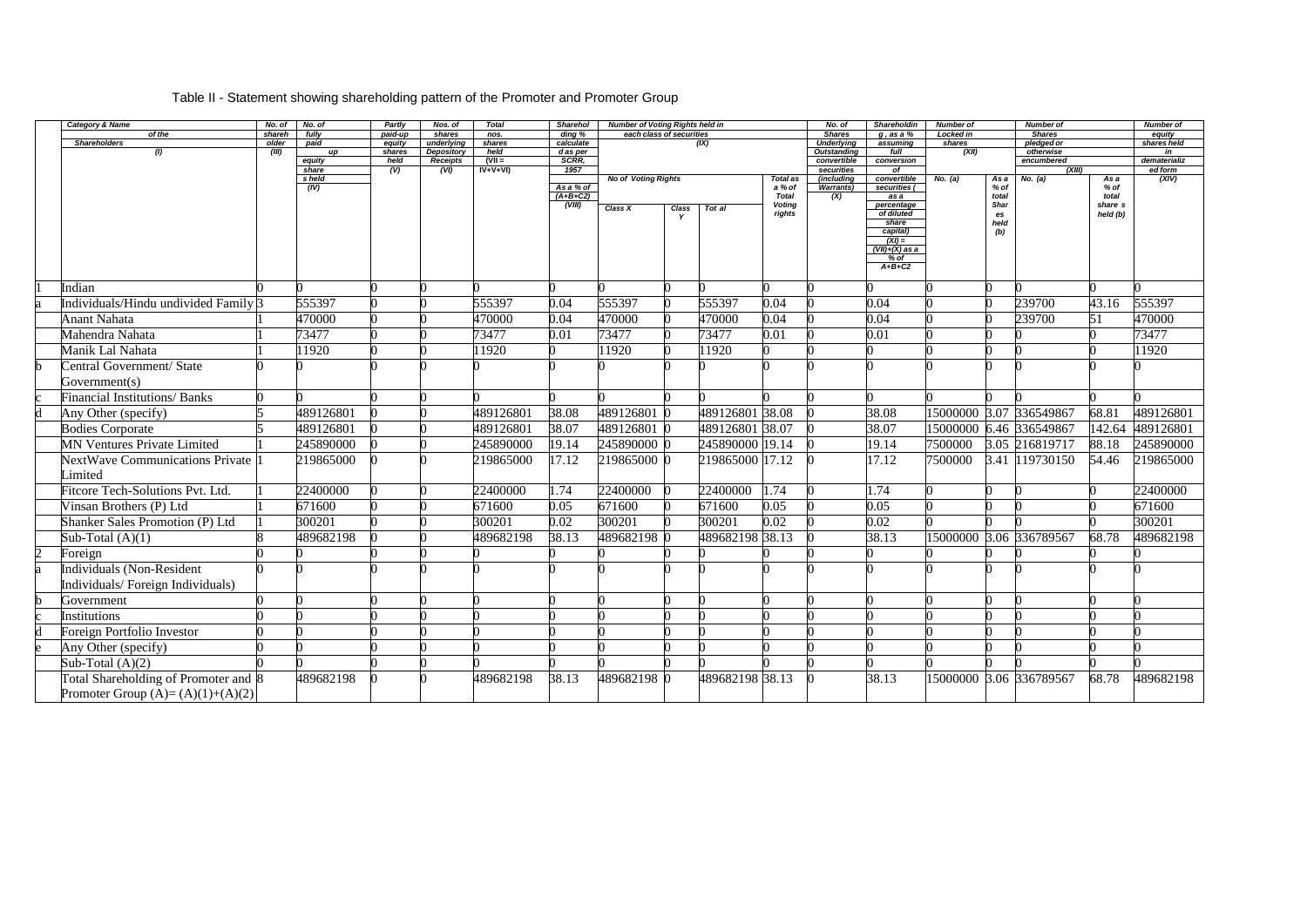## Table III - Statement showing shareholding pattern of the Public shareholder

| Category & Name of the Shareholders<br>(1)                                         | Nos. of<br>shareh<br>older (III) | No. of fully<br>paid up equity<br>share sheld<br>(IV) | Partly<br>paid-up<br>equity<br>shares<br>held<br>(V) | Nos. of<br>shares<br>underlying<br><b>Depository</b><br><b>Receipts</b><br>(VI) | Total nos.<br>shares held<br>$VII =$<br>$IV + V + VI$ | <b>Sharehol</b><br>ding %<br>calculate<br>d as per<br>SCRR.<br>1957<br>As a % of | <b>No of Voting Rights</b> |       | Number of Voting Rights held in each class of<br>securities<br>(IX) | Total as                                          | No. of<br><b>Shares</b><br><b>Underlying</b><br>Outstanding<br>convertible<br>securities<br>(including | <b>Total</b><br>shareholdin<br>$g$ , as a $%$<br>assuming<br>full<br>conversion<br>of | Number of Locked<br>in shares (XII)<br>No. (a) | As a                               | No.              | <b>Number of</b><br><b>Shares</b><br>pledged or<br>otherwise<br>encumbered<br>(XIII)<br>As a | <b>Number of equity</b><br>shares held in<br>dematerializ ed form<br>(XIV) |
|------------------------------------------------------------------------------------|----------------------------------|-------------------------------------------------------|------------------------------------------------------|---------------------------------------------------------------------------------|-------------------------------------------------------|----------------------------------------------------------------------------------|----------------------------|-------|---------------------------------------------------------------------|---------------------------------------------------|--------------------------------------------------------------------------------------------------------|---------------------------------------------------------------------------------------|------------------------------------------------|------------------------------------|------------------|----------------------------------------------------------------------------------------------|----------------------------------------------------------------------------|
|                                                                                    |                                  |                                                       |                                                      |                                                                                 |                                                       | $(A+B+C2)$<br>VIII                                                               | Class X                    | Class | Tot al                                                              | a % of<br><b>Total</b><br><b>Voting</b><br>rights | <b>Warrants)</b><br>(X)                                                                                | convertible<br>securities<br>(as a<br>percentage                                      |                                                | % of<br>total<br><b>Shar</b><br>es | (No<br>ap<br>pli | % of<br>total<br>share<br>s held                                                             |                                                                            |
|                                                                                    |                                  |                                                       |                                                      |                                                                                 |                                                       |                                                                                  |                            |       |                                                                     |                                                   |                                                                                                        | of diluted<br>share<br>capital)<br>(XI)                                               |                                                | held<br>(b)                        | ca<br>ble<br>(a) | (Not<br>applic<br>able)<br>(b)                                                               |                                                                            |
| Institutions                                                                       |                                  |                                                       |                                                      |                                                                                 |                                                       |                                                                                  |                            |       |                                                                     |                                                   |                                                                                                        |                                                                                       |                                                |                                    |                  |                                                                                              |                                                                            |
| Mutual Funds/                                                                      |                                  | 48804                                                 |                                                      |                                                                                 | 48804                                                 |                                                                                  | 48804                      |       | 48804                                                               |                                                   |                                                                                                        |                                                                                       |                                                |                                    |                  |                                                                                              | 45034                                                                      |
| Venture Capital Funds                                                              |                                  |                                                       |                                                      |                                                                                 |                                                       |                                                                                  |                            |       |                                                                     |                                                   |                                                                                                        |                                                                                       |                                                |                                    |                  |                                                                                              |                                                                            |
| <b>Alternate Investment Funds</b>                                                  |                                  |                                                       |                                                      |                                                                                 |                                                       |                                                                                  |                            |       |                                                                     |                                                   |                                                                                                        |                                                                                       |                                                |                                    |                  |                                                                                              |                                                                            |
| <b>Foreign Venture Capital Investors</b>                                           |                                  |                                                       |                                                      |                                                                                 |                                                       |                                                                                  |                            |       |                                                                     |                                                   |                                                                                                        |                                                                                       |                                                |                                    |                  |                                                                                              |                                                                            |
| <b>Foreign Portfolio Investors</b>                                                 |                                  | 67596411                                              |                                                      |                                                                                 | 67596411                                              | 5.26                                                                             | 67596411                   |       | 67596411                                                            | 5.26                                              |                                                                                                        | 5.26                                                                                  |                                                |                                    |                  |                                                                                              | 67596411                                                                   |
| <b>Financial Institutions/ Banks</b>                                               |                                  | 15703644                                              |                                                      |                                                                                 | 15703644                                              | 1.22                                                                             | 15703644                   |       | 15703644                                                            | .22                                               |                                                                                                        | 1.22                                                                                  |                                                |                                    |                  |                                                                                              | 15702544                                                                   |
| <b>IDBI BANK LTD.</b>                                                              |                                  | 13325009                                              |                                                      |                                                                                 | 13325009                                              | 1.04                                                                             | 13325009                   |       | 13325009                                                            | .04                                               |                                                                                                        | 1.04                                                                                  |                                                |                                    |                  |                                                                                              | 13325009                                                                   |
| <b>Insurance Companies</b>                                                         |                                  | 521000                                                |                                                      |                                                                                 | 521000                                                | 0.04                                                                             | 521000                     |       | 521000                                                              | 0.04                                              |                                                                                                        | 0.04                                                                                  |                                                |                                    |                  |                                                                                              | 521000                                                                     |
| Provident Funds/ Pension Funds                                                     |                                  |                                                       |                                                      |                                                                                 |                                                       |                                                                                  |                            |       |                                                                     |                                                   |                                                                                                        |                                                                                       |                                                |                                    |                  |                                                                                              |                                                                            |
| Any Other (specify)                                                                | 25<br>$\mathcal{D}$              | 16125                                                 |                                                      |                                                                                 | 16125                                                 |                                                                                  | 16125                      |       | 16125                                                               |                                                   |                                                                                                        |                                                                                       |                                                |                                    |                  |                                                                                              | 6905                                                                       |
| Other                                                                              |                                  | 10820                                                 |                                                      |                                                                                 | 10820                                                 |                                                                                  | 10820                      |       | 10820                                                               |                                                   |                                                                                                        |                                                                                       |                                                |                                    |                  |                                                                                              | 5200                                                                       |
| Other                                                                              | 109                              | 5305                                                  |                                                      |                                                                                 | 5305                                                  |                                                                                  | 5305                       |       | 5305                                                                |                                                   |                                                                                                        |                                                                                       |                                                |                                    |                  |                                                                                              | 1705                                                                       |
| Sub-Total $(B)(1)$                                                                 |                                  | 83885984<br>5000                                      |                                                      |                                                                                 | 83885984                                              | 6.53                                                                             | 83885984                   |       | 83885984                                                            | 6.53                                              |                                                                                                        | 6.53                                                                                  |                                                |                                    |                  |                                                                                              | 83871894                                                                   |
| Central Government/ State Government(s)/<br>President of India                     |                                  |                                                       |                                                      |                                                                                 | 5000                                                  |                                                                                  | 5000                       |       | 5000                                                                |                                                   |                                                                                                        |                                                                                       |                                                |                                    |                  |                                                                                              | 5000                                                                       |
| Sub-Total $(B)(2)$                                                                 |                                  | 5000                                                  |                                                      |                                                                                 | 5000                                                  |                                                                                  | 5000                       |       | 5000                                                                |                                                   |                                                                                                        |                                                                                       |                                                |                                    |                  |                                                                                              | 5000                                                                       |
| Non-institutions                                                                   |                                  |                                                       |                                                      |                                                                                 |                                                       |                                                                                  |                            |       |                                                                     |                                                   |                                                                                                        |                                                                                       |                                                |                                    |                  |                                                                                              |                                                                            |
| Individuals -                                                                      | 215892                           | 380028680                                             |                                                      |                                                                                 | 380028680 29.59                                       |                                                                                  | 380028680                  |       | 380028680 29.59                                                     |                                                   |                                                                                                        | 29.59                                                                                 | 10000000 2.63                                  |                                    |                  |                                                                                              | 379710685                                                                  |
| Individual shareholders holding nominal<br>share capital up to Rs. 2 lakhs.        | 215756                           | 287917417 0                                           |                                                      |                                                                                 | 287917417 22.42                                       |                                                                                  | 287917417 0                |       | 287917417 22.42                                                     |                                                   |                                                                                                        | 22.42                                                                                 |                                                |                                    |                  |                                                                                              | 287599422                                                                  |
| Individual shareholders holding nominal<br>share capital in excess of Rs. 2 lakhs. | 136                              | 92111263                                              |                                                      |                                                                                 | 92111263                                              | 7.17                                                                             | 92111263                   |       | 92111263                                                            | 7.17                                              |                                                                                                        | 7.17                                                                                  | 10000000                                       | 10.8                               |                  |                                                                                              | 92111263                                                                   |
| NBFCs registered with RBI                                                          |                                  | 159444                                                |                                                      |                                                                                 | 159444                                                | 0.01                                                                             | 159444                     |       | 159444                                                              | 0.01                                              |                                                                                                        | 0.01                                                                                  |                                                |                                    |                  |                                                                                              | 159444                                                                     |
| <b>Employee Trusts</b>                                                             |                                  |                                                       |                                                      |                                                                                 |                                                       |                                                                                  |                            |       |                                                                     |                                                   |                                                                                                        |                                                                                       |                                                |                                    |                  |                                                                                              |                                                                            |
| Overseas Depositories (holding DRs)<br>(balancing figure)                          |                                  |                                                       |                                                      |                                                                                 |                                                       |                                                                                  |                            |       |                                                                     |                                                   |                                                                                                        |                                                                                       |                                                |                                    |                  |                                                                                              |                                                                            |
| Any Other (specify)                                                                | 4559                             | 330615888                                             |                                                      |                                                                                 | 330615888 25.74                                       |                                                                                  | 330615888                  |       | 330615888 25.74                                                     |                                                   |                                                                                                        | 25.74                                                                                 | 20000000 6.05                                  |                                    |                  |                                                                                              | 330467408                                                                  |
| <b>Bodies Corporate</b>                                                            | 1948                             | 311637896                                             |                                                      |                                                                                 | 311637896 24.26                                       |                                                                                  | 311637896 0                |       | 311637896 24.26                                                     |                                                   |                                                                                                        | 24.26                                                                                 | 10000000 3.21                                  |                                    |                  |                                                                                              | 311605966                                                                  |
| RELIANCE INDUSTRIAL<br><b>INVESTMENTS AND HOLDINGS LTD.</b>                        |                                  | 48532764                                              |                                                      |                                                                                 | 48532764 3.78                                         |                                                                                  | 48532764                   |       | 48532764 3.78                                                       |                                                   |                                                                                                        | 3.78                                                                                  |                                                |                                    |                  |                                                                                              | 48532764                                                                   |
| <b>MKJ ENTERPRISES LIMITED</b>                                                     |                                  | 36667659                                              |                                                      |                                                                                 | 36667659                                              | 2.85                                                                             | 36667659                   |       | 36667659                                                            | 2.85                                              |                                                                                                        | 2.85                                                                                  |                                                |                                    |                  |                                                                                              | 36667659                                                                   |
| <b>GLOBE CAPI LIMITEDTAL MARKET</b>                                                |                                  | 20087335                                              |                                                      |                                                                                 | 20087335                                              | 1.56                                                                             | 20087335                   |       | 20087335                                                            | .56                                               |                                                                                                        | 1.56                                                                                  |                                                |                                    |                  |                                                                                              | 20087335                                                                   |
| Non-Resident Indian (NRI)                                                          | 2596                             | 18885578                                              |                                                      |                                                                                 | 18885578                                              | 1.47                                                                             | 18885578                   |       | 18885578                                                            | .47                                               |                                                                                                        | 1.47                                                                                  | 10000000 52.9                                  |                                    |                  |                                                                                              | 18770028                                                                   |
| <b>Overseas Corporate Bodies</b>                                                   |                                  | 38250                                                 |                                                      |                                                                                 | 38250                                                 |                                                                                  | 38250                      |       | 38250                                                               |                                                   |                                                                                                        |                                                                                       |                                                |                                    |                  |                                                                                              | 37250                                                                      |
| Societies                                                                          |                                  | 520                                                   |                                                      |                                                                                 | 520                                                   |                                                                                  | 520                        |       | 520                                                                 |                                                   |                                                                                                        |                                                                                       |                                                |                                    |                  |                                                                                              | 520                                                                        |
| Trusts                                                                             |                                  | 53644                                                 |                                                      |                                                                                 | 53644                                                 |                                                                                  | 53644                      |       | 53644                                                               |                                                   |                                                                                                        |                                                                                       |                                                |                                    |                  |                                                                                              | 53644                                                                      |
| Sub-Total $(B)(3)$                                                                 | 220462                           | 710804012                                             |                                                      |                                                                                 | 710804012 55.34                                       |                                                                                  | 710804012                  |       | 710804012 55.34                                                     |                                                   |                                                                                                        | 55.34                                                                                 | 30000000 4.22                                  |                                    |                  |                                                                                              | 710337537                                                                  |
| Total Public Shareholding (B)=                                                     | 220572                           | 794694996 0                                           |                                                      |                                                                                 | 794694996 61.87                                       |                                                                                  | 794694996                  |       | 794694996 61.87                                                     |                                                   |                                                                                                        | 61.87                                                                                 | 30000000 3.78                                  |                                    |                  |                                                                                              | 794214431                                                                  |
| $(B)(1)+(B)(2)+(B)(3)$                                                             |                                  |                                                       |                                                      |                                                                                 |                                                       |                                                                                  |                            |       |                                                                     |                                                   |                                                                                                        |                                                                                       |                                                |                                    |                  |                                                                                              |                                                                            |